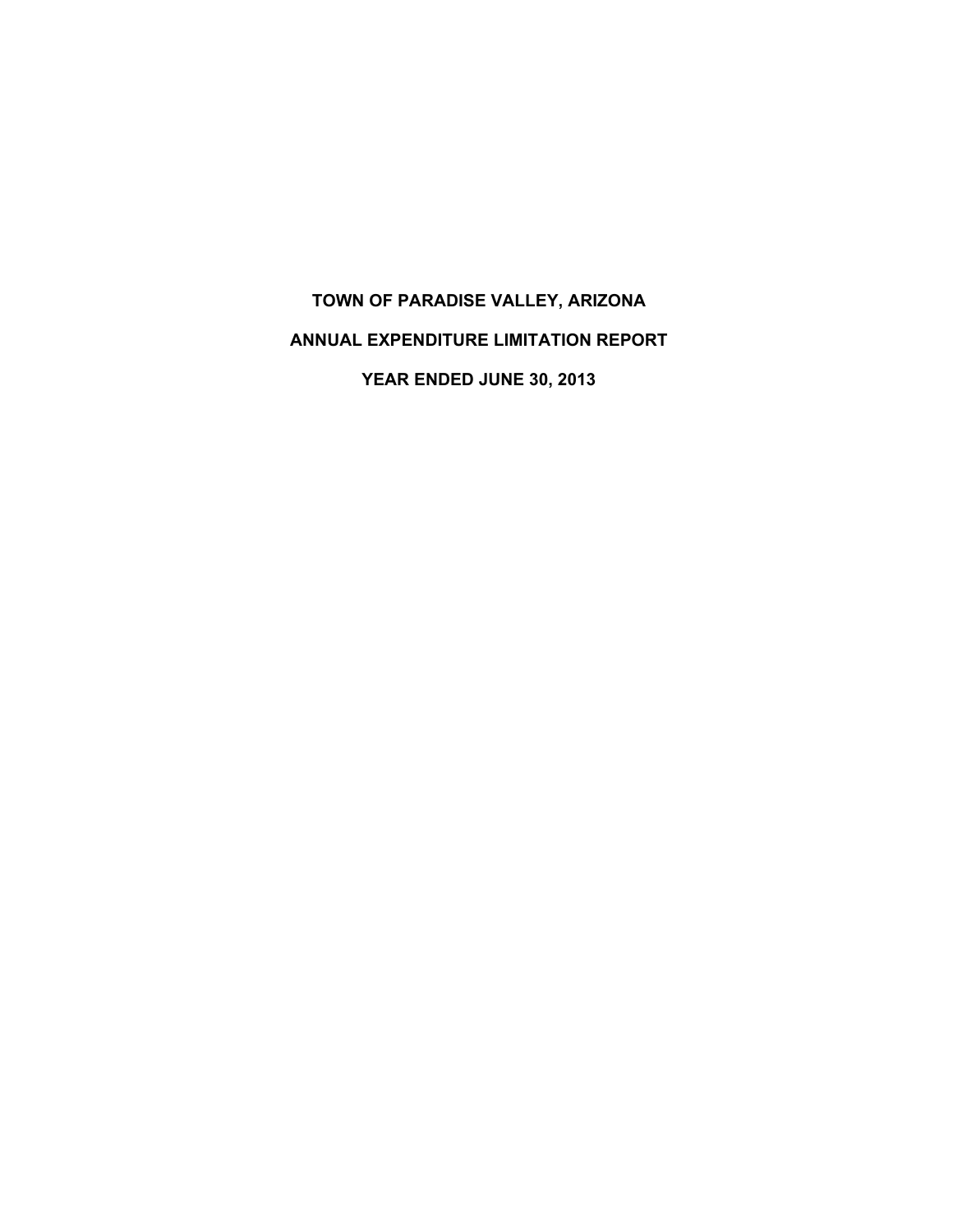## **TOWN OF PARADISE VALLEY, ARIZONA TABLE OF CONTENTS YEAR ENDED JUNE 30, 2013**

| <b>INDEPENDENT ACCOUNTANTS' REPORT</b>                       |              |
|--------------------------------------------------------------|--------------|
| <b>ANNUAL EXPENDITURE LIMITATION REPORT - PART I</b>         | $\mathbf{2}$ |
| <b>ANNUAL EXPENDITURE LIMITATION REPORT - PART II</b>        | 3            |
| <b>ANNUAL EXPENDITURE LIMITATION REPORT – RECONCILIATION</b> | 4            |
| NOTES TO ANNUAL EXPENDITURE LIMITATION REPORT                | 5            |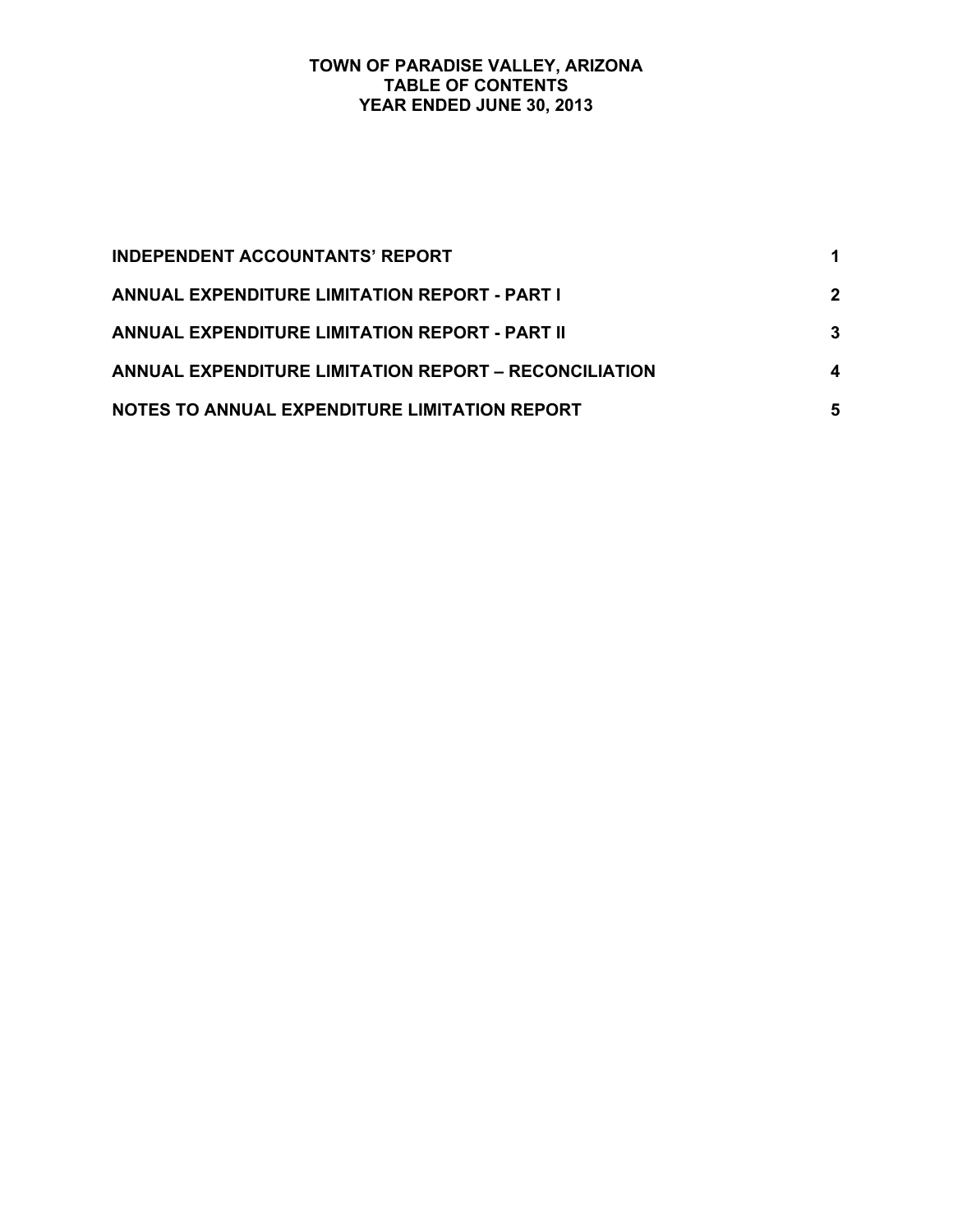

CliftonLarsonAllen LLP www.CLAconnect.com

# **INDEPENDENT ACCOUNTANTS' REPORT**

The Auditor General of the State of Arizona and The Honorable Mayor and the Town Council Town of Paradise Valley, Arizona

We have examined the accompanying Annual Expenditure Limitation Report of the Town of Paradise Valley, Arizona, for the year ended June 30, 2013. This report is the responsibility of the Town of Paradise Valley, Arizona's management. Our responsibility is to express an opinion on this report based on our examination.

Our examination was conducted in accordance with attestation standards established by the American Institute of Certified Public Accountants and, accordingly, included examining, on a test basis, evidence supporting the amounts and disclosures in the report and performing such other procedures as we considered necessary in the circumstances. We believe that our examination provides a reasonable basis for our opinion.

In our opinion, the Annual Expenditure Limitation Report of the Town of Paradise Valley, Arizona, for the year ended June 30, 2013, referred to above presents fairly, in all material respects, the information required by the uniform expenditure reporting system on the basis of accounting described in Note 1.

Viifton Larson Allen LLP

Phoenix, Arizona December 19, 2013

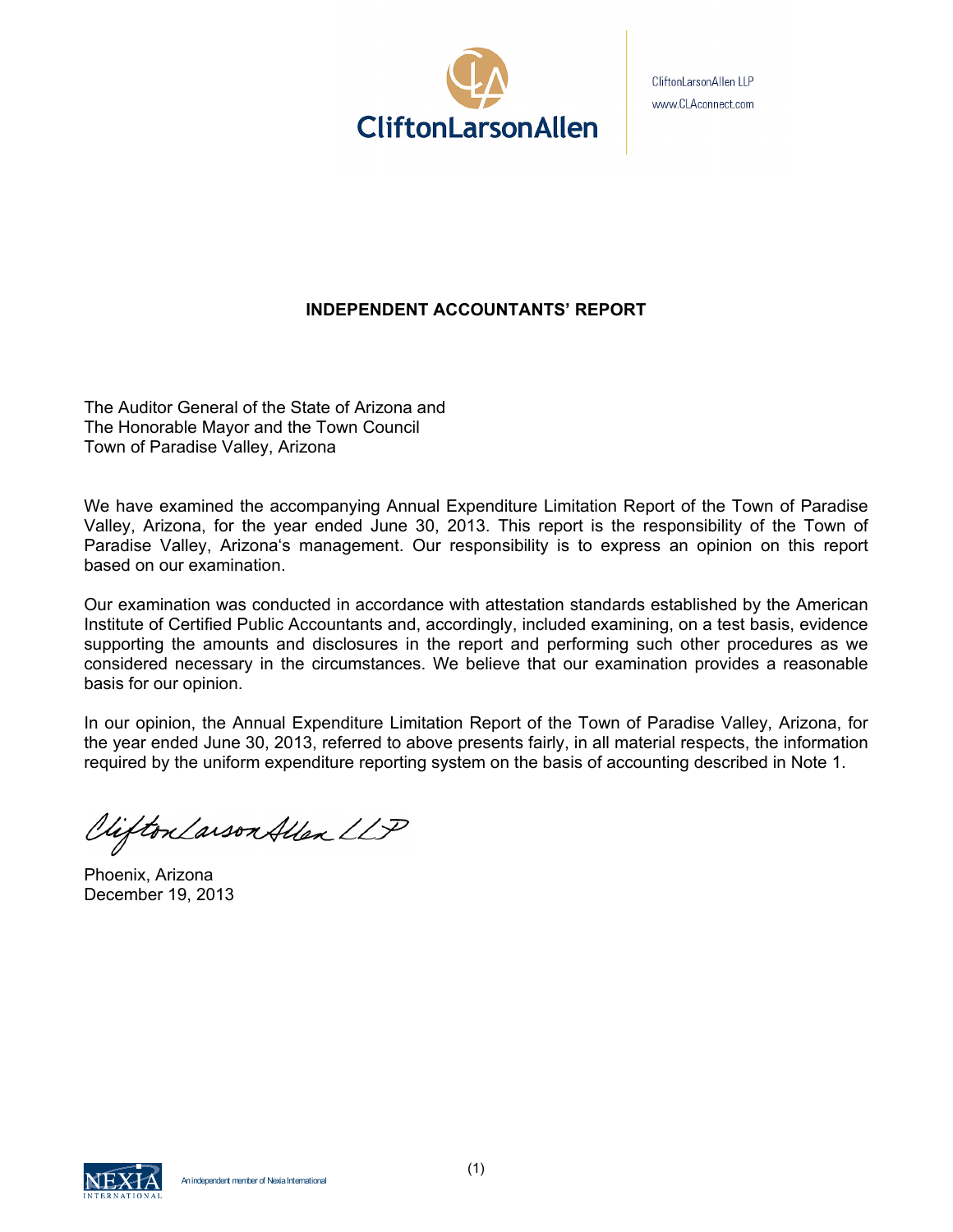## **TOWN OF PARADISE VALLEY, ARIZONA ANNUAL EXPENDITURE LIMITATION REPORT - PART I YEAR ENDED JUNE 30, 2013**

|    | 1. Economic Estimates Commission expenditure limitation<br>2. Voter approved alternative expenditure limitation (Approved | \$<br>23,196,909 |                  |
|----|---------------------------------------------------------------------------------------------------------------------------|------------------|------------------|
|    |                                                                                                                           |                  |                  |
| 3. | Enter applicable amount from Line 1 or Line 2                                                                             |                  | \$<br>23,196,909 |
|    | 4. Amount subject to the expenditure limitation (total amount                                                             |                  |                  |
|    | from Part II, Line C)                                                                                                     | 20,619,261       |                  |
|    | 5. Board-authorized expenditures necessitated by a disaster not                                                           |                  |                  |
|    | declared by the Governor [Article IX, §20(20)(a), Arizona                                                                 |                  |                  |
|    | Constitution]                                                                                                             |                  |                  |
|    | 6. Board-authorized expenditures necessitated by a disaster not                                                           |                  |                  |
|    | declared by the Governor [Article IX, §20(20)(b), Arizona                                                                 |                  |                  |
|    | Constitution]                                                                                                             |                  |                  |
|    | 7. Prior-year voter approved expenditures to exceed the                                                                   |                  |                  |
|    | expenditure limitation for the reporting fiscal year [Article IX,                                                         |                  |                  |
|    | §20(2)(c), Arizona Constitution]                                                                                          |                  |                  |
|    | 8. Subtotal                                                                                                               | 20,619,261       |                  |
| 9. | Board-authorized excess expenditures for the previous fiscal                                                              |                  |                  |
|    | year necessitated by a disaster not declared by the Governor                                                              |                  |                  |
|    | and not approved by the voters [Article IX, §20(2)(b), Arizona                                                            |                  |                  |
|    | Constitution]                                                                                                             |                  |                  |
|    | 10. Total adjusted amount subject to the expenditure limitation                                                           |                  | 20,619,261       |
|    | 11. Amount under (in excess of) the expenditure limitation (If                                                            |                  |                  |
|    | excess expenditures are reported, provide an explanation.)                                                                |                  | 2,577,648        |
|    |                                                                                                                           |                  |                  |

I hereby certify, to the best of my knowledge and belief, that the information contained in this report is accurate and in accordance with the requirements of the uniform expenditure reporting system.

Signature of Chief Fiscal Officer:

Name and Title: Scott McCarty, CPA Finance Director

Telephone Number: (602) 948-7411 Date: December 19, 2013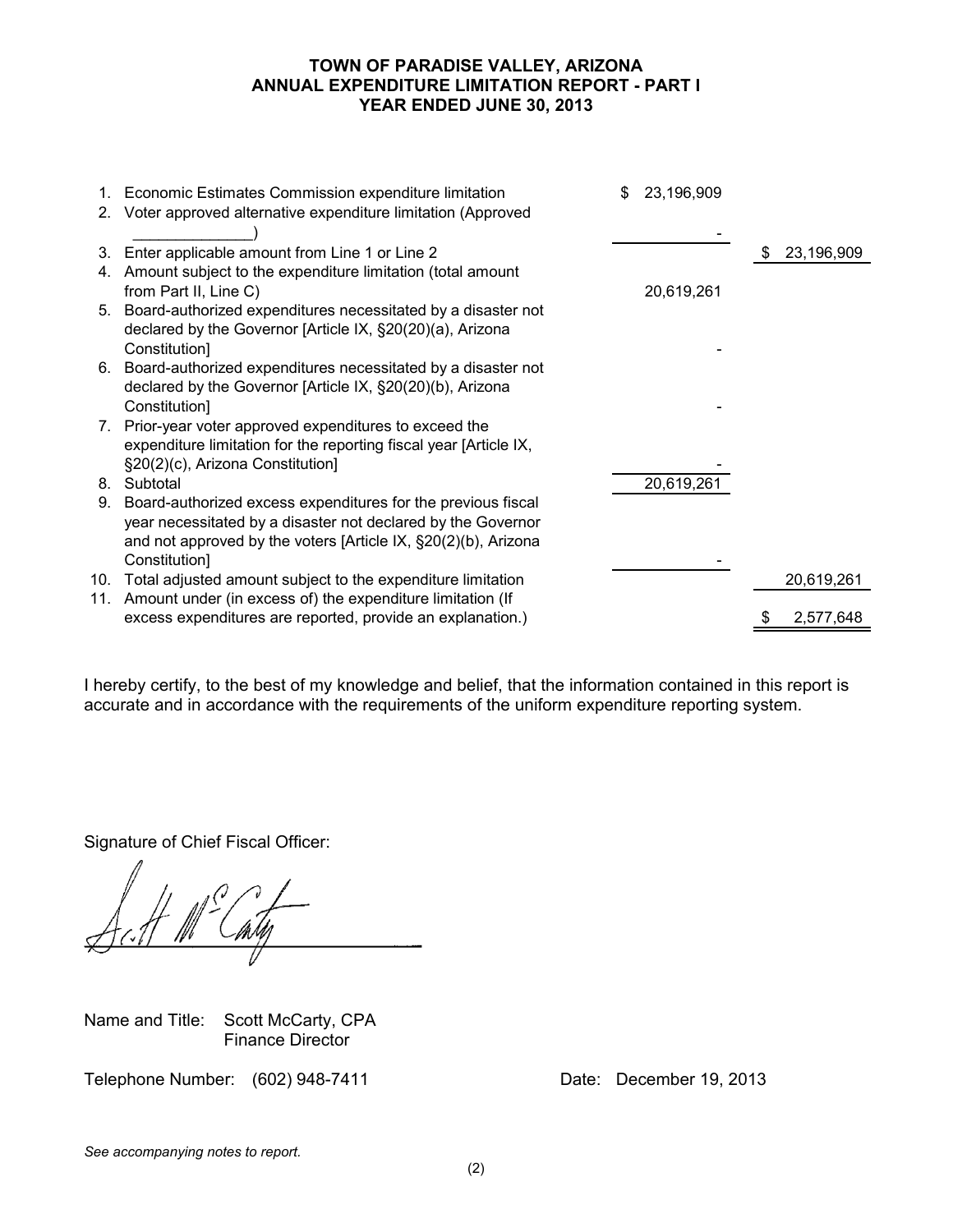# **TOWN OF PARADISE VALLEY, ARIZONA ANNUAL EXPENDITURE LIMITATION REPORT - PART II YEAR ENDED JUNE 30, 2013**

|           |                                                                            | Governmental |            | Enterprise |           |     |            |  |
|-----------|----------------------------------------------------------------------------|--------------|------------|------------|-----------|-----|------------|--|
|           | Description                                                                | Funds        |            |            | Funds     |     | Total      |  |
| А.        | Amounts reported on the Reconciliation Line D                              | \$           | 19,390,582 | \$         | 4,116,993 | \$. | 23,507,575 |  |
| <b>B.</b> | Less exclusions claimed:                                                   |              |            |            |           |     |            |  |
|           | 1 Bond proceeds                                                            |              |            |            |           |     |            |  |
|           | Debt service requirements on bonded indebtedness                           |              | 1,029,362  |            | 468,100   |     | 1,497,462  |  |
|           | Debt service requirements on other long-term obligations                   |              | 187,888    |            | 497,983   |     | 685,871    |  |
|           | 2 Dividends, interest and gains on sale of investment securities           |              |            |            |           |     |            |  |
|           | 3 Trustee or custodian                                                     |              |            |            |           |     |            |  |
|           | 4 Grants and aid from the federal government                               |              |            |            |           |     |            |  |
|           | 5 Grants, aid, contributions or gifts from private agency, organization or |              |            |            |           |     |            |  |
|           | individual                                                                 |              | 125,859    |            |           |     | 125,859    |  |
|           | 6 Amounts received from the state                                          |              | 39,816     |            |           |     | 39,816     |  |
|           | 7 Quasi-external interfund transactions (town sewer fees a/c 10-41-        |              |            |            |           |     |            |  |
|           | 217, 10-55-217)                                                            |              | 9,129      |            |           |     | 9,129      |  |
|           | 8 Amounts accumulated for purchase of land, purchase or construction       |              |            |            |           |     |            |  |
|           | of buildings or improvements                                               |              |            |            |           |     |            |  |
|           | 9 Highway user revenues in excess FY 1979-80                               |              | 530,177    |            |           |     | 530,177    |  |
|           | 10 Contracts with other political subdivisions                             |              |            |            |           |     |            |  |
|           | 11 Refunds, reimbursements and other recoveries                            |              |            |            |           |     |            |  |
|           | 12 Voter approved exclusions not identified above                          |              |            |            |           |     |            |  |
|           | 13 Prior years carryforward                                                |              |            |            |           |     |            |  |
|           | 14 Total exclusions claimed                                                |              | 1,922,231  |            | 966,083   |     | 2,888,314  |  |
|           | Amounts subject to the expenditure limitation                              |              | 17,468,351 |            | 3,150,910 |     | 20,619,261 |  |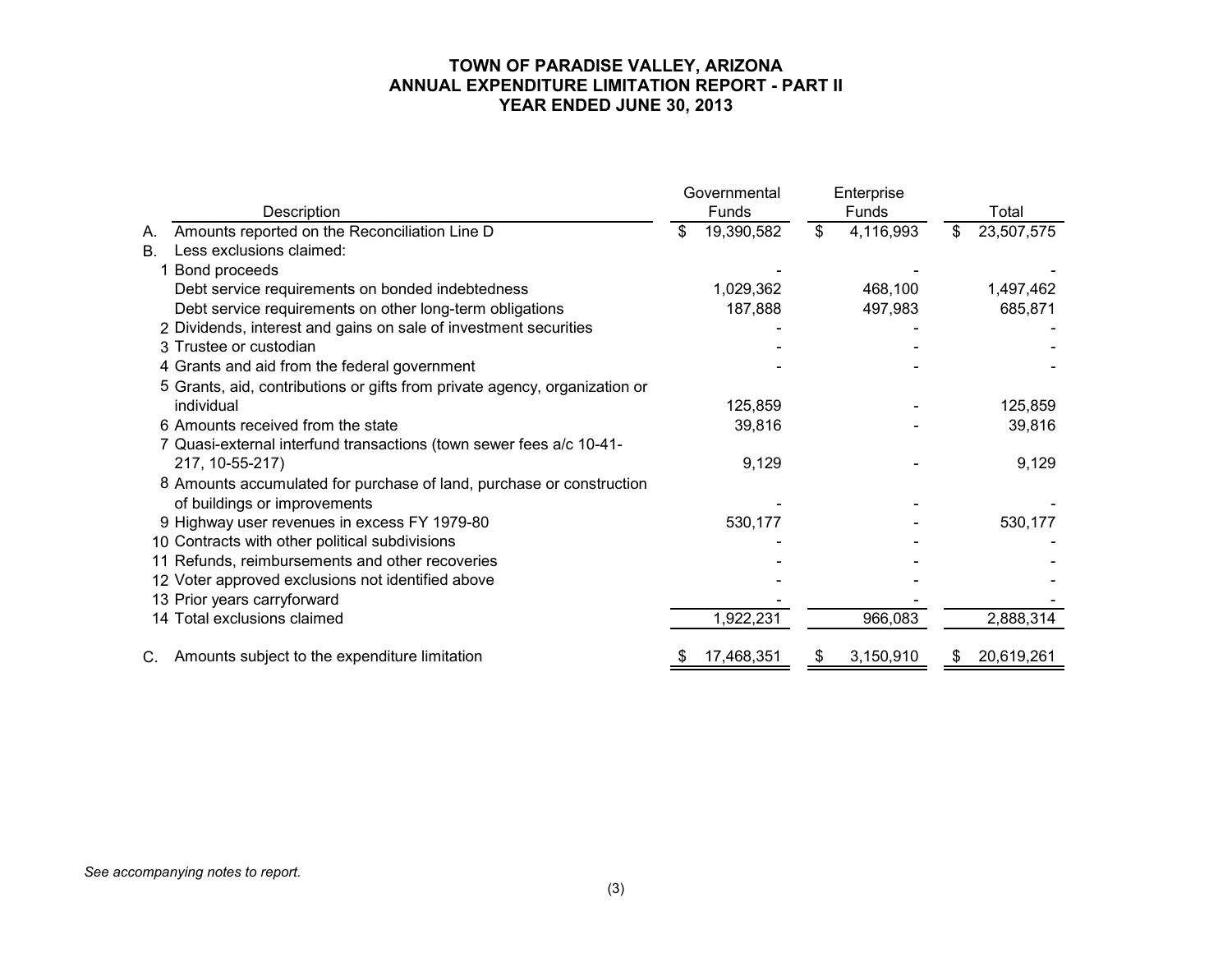## **TOWN OF PARADISE VALLEY, ARIZONA ANNUAL EXPENDITURE LIMITATION REPORT - RECONCILIATION YEAR ENDED JUNE 30, 2013**

| Description                                                         | Governmental<br>Funds | Enterprise<br>Funds | Total            |  |
|---------------------------------------------------------------------|-----------------------|---------------------|------------------|--|
| Total Expenditures within the fund-based financial statements<br>А. | 19,390,582<br>\$      | \$<br>3,764,411     | 23,154,993<br>\$ |  |
| Subtract:<br>В.                                                     |                       |                     |                  |  |
| 1 Items not requiring use of working capital                        |                       |                     |                  |  |
| Depreciation and Amortization                                       |                       | 450,589             | 450,589          |  |
| Loss on disposal of capital assets                                  |                       |                     |                  |  |
| Bad debt expense                                                    |                       |                     |                  |  |
| Claims incurred but not reported                                    |                       |                     |                  |  |
| <b>Landfill Closure</b>                                             |                       |                     |                  |  |
| 2 Expenditures of separate legal entities established under ARS     |                       |                     |                  |  |
| 3 Present value of net minimum capital leases                       |                       |                     |                  |  |
| 4 Charges for services paid to Internal Service Funds               |                       |                     |                  |  |
| 5 Involuntary court judgments                                       |                       |                     |                  |  |
| 6 Total subtractions                                                |                       | 450,589             | 450,589          |  |
| Additions:<br>C.                                                    |                       |                     |                  |  |
| 1 Principal payments on long-term debt                              |                       | 803,171             | 803,171          |  |
| 2 Acquisition of capital assets                                     |                       |                     |                  |  |
| 3 Claims paid in the current year but                               |                       |                     |                  |  |
| reported as expenses incurred but                                   |                       |                     |                  |  |
| not reported in previous years                                      |                       |                     |                  |  |
| 4 Landfill closure as expended in previous years                    |                       |                     |                  |  |
| 5 Total additions                                                   |                       | 803,171             | 803,171          |  |
| Amounts reported on Part II Line A<br>D.                            | 19,390,582<br>S       | 4,116,993<br>\$     | 23,507,575<br>\$ |  |

*See accompanying notes to report.*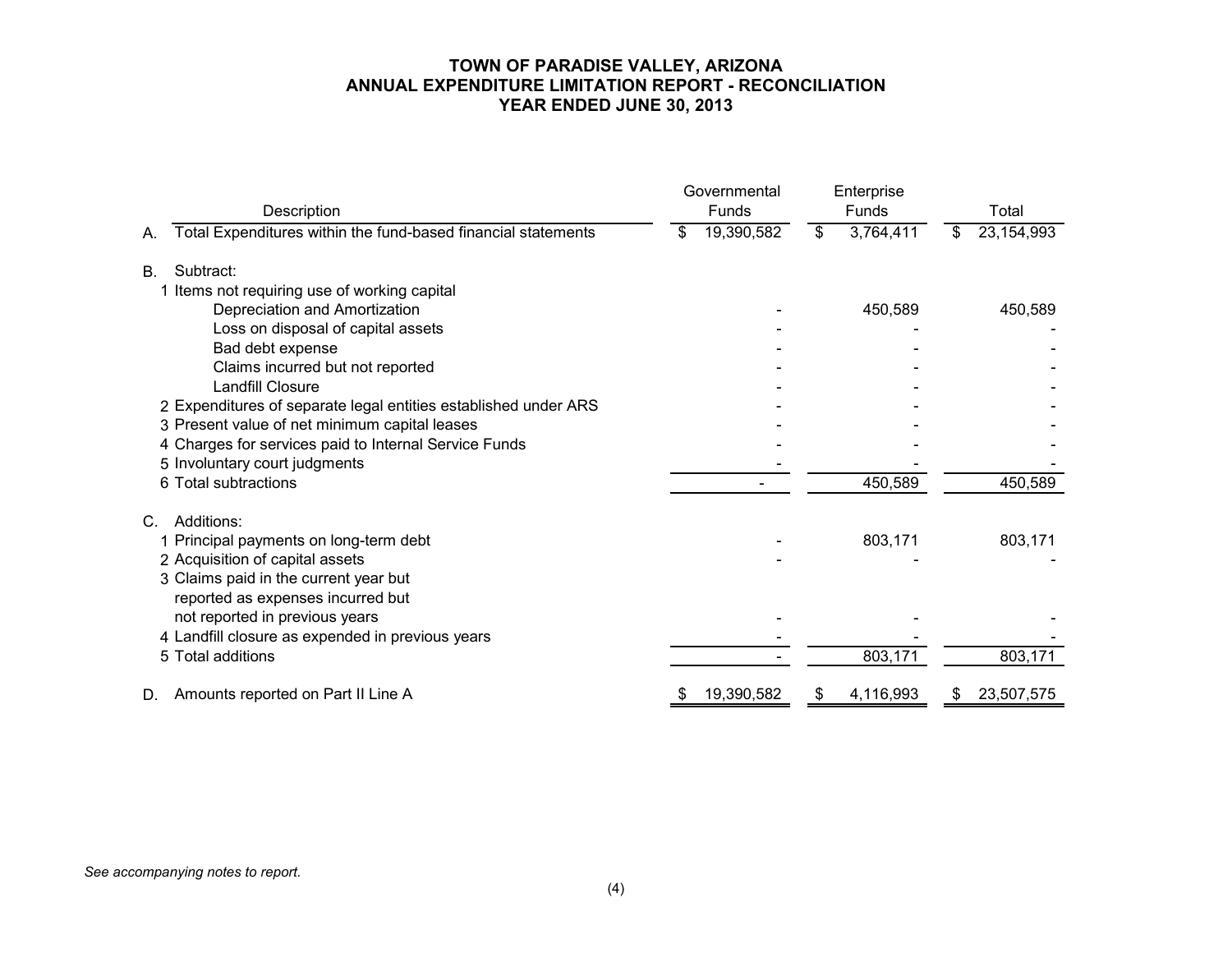## **TOWN OF PARADISE VALLEY, ARIZONA NOTES TO ANNUAL EXPENDITURE LIMITATION REPORT JUNE 30, 2013**

## **NOTE 1 SUMMARY OF SIGNIFICANT ACCOUNTING POLICIES**

The Annual Expenditure Limitation Report (AELR) is presented on the basis of accounting prescribed by the *Uniform Expenditure Reporting System* (UERS), as required by Arizona Revised Statutes §41-1279.07, which excludes expenditures, expenses, or deductions of certain revenues specified in the Arizona Constitution, Article IX, §20 from the total expenditures, expenses or deductions reported in the fund-based financial statements.

In accordance with the UERS requirements, a note to the AELR is presented below for any exclusion claimed on Part II and each subtraction or addition in the reconciliation that cannot be traced directly to an amount reported in the fund-based financial statements. All references to financial statement amounts in the following notes refer to the Statement of Revenues, Expenditures, and Changes in Fund Balances for the Governmental Funds, Statement of Revenues, Expenses, and Changes in Fund Net Assets for the Enterprise Funds and the Statement of Cash Flows for the Enterprise Funds.

## **NOTE 2 DEBT SERVICE REQUIREMENTS ON BONDED INDEBTEDNESS**

The exclusion claimed for debt service requirements on bonded indebtedness in the Governmental and Enterprise Funds consist of principal retirement and interest expense on capital leases in the governmental funds and notes payable in the enterprise funds.

#### **NOTE 3 DEBT SERVICE REQUIREMENTS ON OTHER LONG-TERM OBLIGATIONS**

The exclusion claimed for debt service requirements on other long-term obligations in the Governmental and Enterprise Funds consists of principal retirement and interest expense on capital leases in the governmental funds and notes payable in the enterprise funds.

## **NOTE 4 GRANTS, AID, CONTRIBUTIONS OR GIFTS FROM A PRIVATE AGENCY, ORGANIZATION, OR INDIVIDUAL**

Amounts received from contributions consist of the following:

Donations Fund 5 \$ 125,859

## **NOTE 5 AMOUNTS RECEIVED FROM STATE**

Amounts received from the State consist of the following:

| Miscellaneous Police Grants | 2.344  |
|-----------------------------|--------|
| LTAF II                     | 37.472 |
| Total                       | 39.816 |